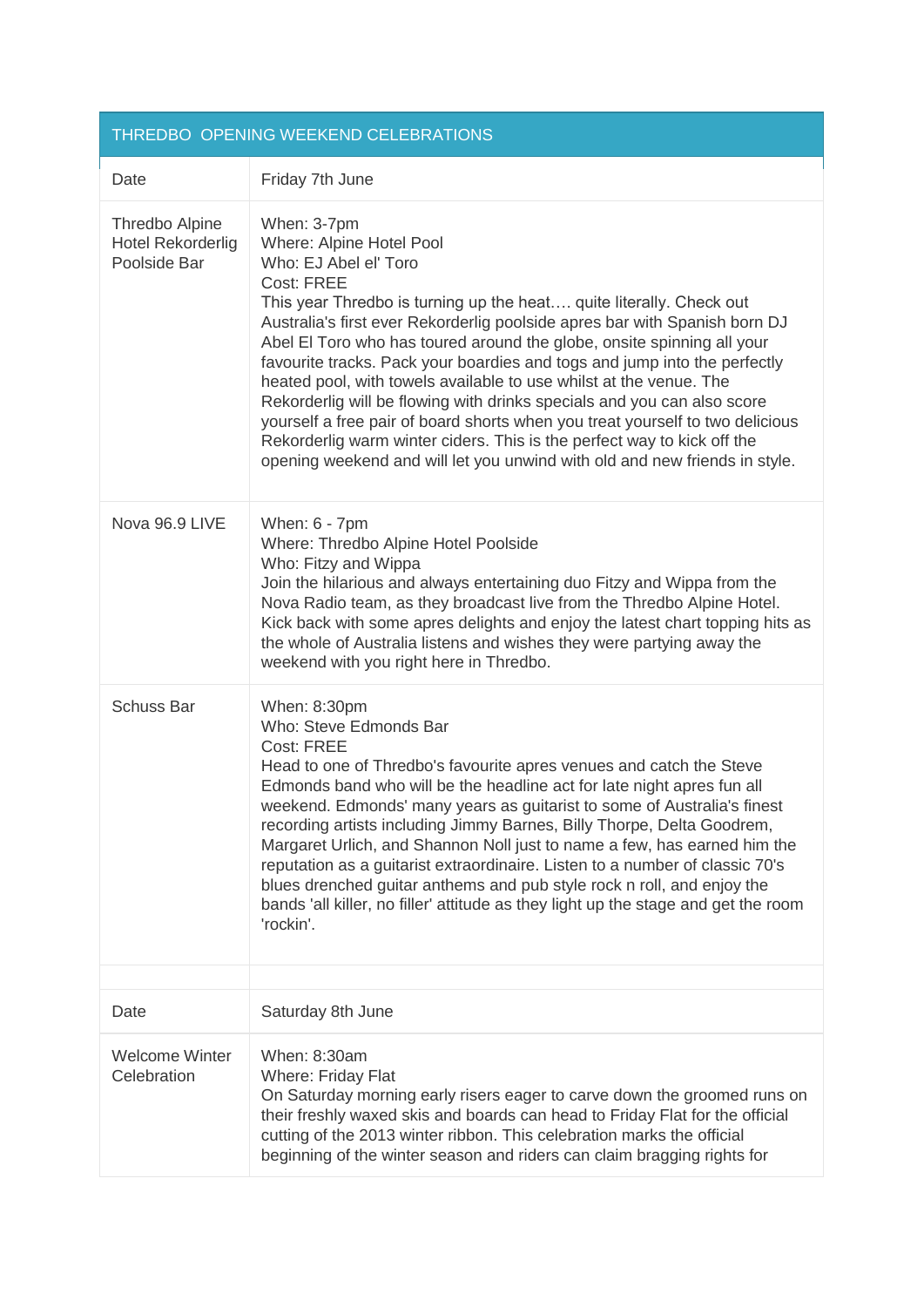| THREDBO OPENING WEEKEND CELEBRATIONS                       |                                                                                                                                                                                                                                                                                                                                                                                                                                                                                                                                                                                                                                                                                                           |
|------------------------------------------------------------|-----------------------------------------------------------------------------------------------------------------------------------------------------------------------------------------------------------------------------------------------------------------------------------------------------------------------------------------------------------------------------------------------------------------------------------------------------------------------------------------------------------------------------------------------------------------------------------------------------------------------------------------------------------------------------------------------------------|
|                                                            | making first tracks at Thredbo. From there you can spend the rest of the<br>morning and afternoon checking out the newly refurbished Friday Flat that's<br>now 30% bigger in size and schuss down the more advanced runs of the<br>day. Don't forget to bring/purchase a valid daily or seasonal lift pass to<br>receive access to the lift if you're planning to ski or board down the<br>mountain. WINTER IS COMING!                                                                                                                                                                                                                                                                                    |
| <b>Friday Flat</b>                                         | When: 10am-3pm<br>Who: Thredbo's Resident DJ<br>Cost: FREE<br>Thredbo's resident DJ gets the party started slopeside on Friday Flat with an<br>eclectic mix of smooth old school and new beats that will have you cruising<br>down the slopes. Enjoy a hot chocolate or gleuwine from Friday's<br>Restaurant and tantalise the tastebuds with some hearty snow cuisine that<br>will give you the energy to cruise through the weekend.                                                                                                                                                                                                                                                                    |
| <b>Street</b><br>Entertainers                              | When: 10am-2pm<br><b>Where: Village Square</b><br>Cost: FREE                                                                                                                                                                                                                                                                                                                                                                                                                                                                                                                                                                                                                                              |
| Ice Sculptures                                             | When: All weekend<br>Where: Poolside<br>Cost: FREE<br>See award winning Japanese born and trained ice sculptor Kenji Ogawa<br>bring to life his icy cold creations throughout the long weekend. Ogawa has<br>been competing and exhibiting his sculptures since 1986 in countries such<br>as: Japan, China, Alaska, New Zealand, Canada, Norway, Italy, France and<br>Finland and to add to his merits has also competed in the Lillehammer,<br>Nagano and Torino Winter Olympics, so it's safe to say he knows all there is<br>to know about ice and snow. See his creations excite and amaze, and make<br>sure you bring the camera along to take some photos of these pieces of<br>sculptural ice art. |
| Snowman<br><b>Building</b><br>Competition                  | When: 12-1pm<br>Cost: FREE<br>Who will be crowned Thredbo's best snowman builder? Take part with the<br>kids or watch them go head to head as they create their very own Frosty<br>The Snowman masterpieces. There is a stack of great prizes and bragging<br>rights up for grabs so bring the whole family along to what will be an<br>afternoon of fun and creative flair. Carrots are included by entrants are<br>encourages to bring accessories to add even more creative ingenuity.                                                                                                                                                                                                                 |
| Thredbo Alpine<br><b>Hotel Rekorderlig</b><br>Poolside Bar | When: 2-6pm<br>Where: Alpine Hotel Pool<br>Cost: FREE<br>Head back poolside and check out Australia's first ever Rekorderlig apres<br>bar with Spanish born DJ Abel el' Toro onsite spinning all your favourite<br>tracks. Pack your boardies and togs and jump into the perfectly heated pool<br>with towels available to use whilst at the venue. The bar will be flowing with<br>Rekorderlig and you can also score yourself a free pair of board shorts                                                                                                                                                                                                                                               |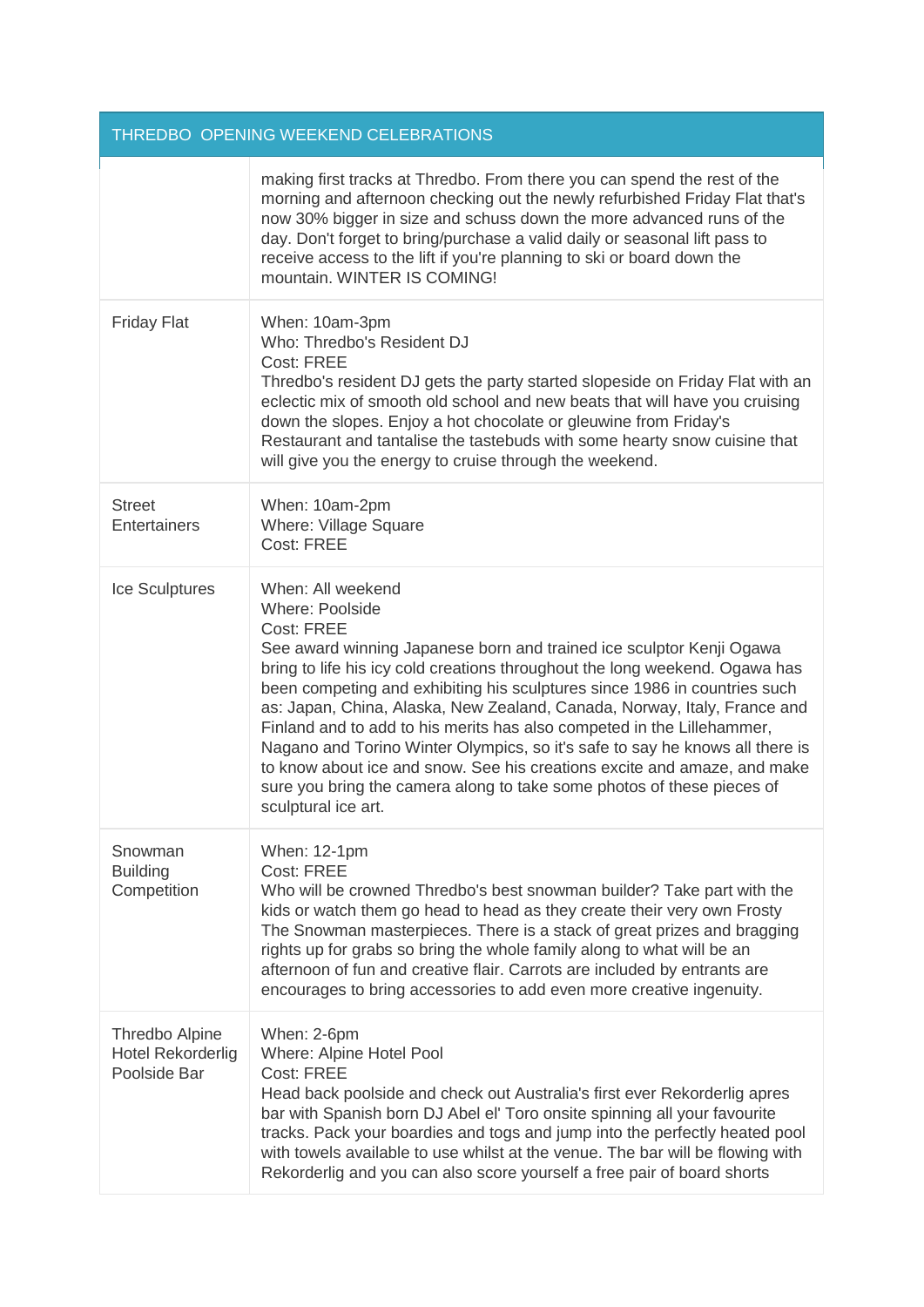| THREDBO OPENING WEEKEND CELEBRATIONS |                                                                                                                                                                                                                                                                                                                                                                                                                                                                                                                                                                                                                                                                                                                                                                               |
|--------------------------------------|-------------------------------------------------------------------------------------------------------------------------------------------------------------------------------------------------------------------------------------------------------------------------------------------------------------------------------------------------------------------------------------------------------------------------------------------------------------------------------------------------------------------------------------------------------------------------------------------------------------------------------------------------------------------------------------------------------------------------------------------------------------------------------|
|                                      | when you purchase two delicious Rekorderlig warm winter ciders. The<br>perfect way to get into the evening vibe and rest up those tired ski legs after<br>a big day on the slopes.                                                                                                                                                                                                                                                                                                                                                                                                                                                                                                                                                                                            |
| <b>Kids Street Party</b>             | When: 4:30 - 6pm<br><b>Where: Village Square</b><br><b>Cost: FREE</b><br>Kids and those young at heart get ready to party in style with music, dance<br>and games in the bustling Village Square. With appearances by the<br>Thredboland characters, glow sticks, a chocolate wheel and much, much<br>more this is one high energy event that will have your little ones saying they<br>want to stay at Thredbo forever. Parents make sure you give your little one<br>plenty of layers so they stay nice and warm all afternoon.                                                                                                                                                                                                                                             |
| Fireworks                            | When: 6pm<br>Where: Village Sky<br>Cost: FREE<br>When the sun goes down on Saturday night the party will really get started<br>with an amazing fireworks display that will excite and delight as it lights up<br>the Snowy Mountains sky. Look to the sky and watch the colours sparkle<br>and shimmer, plus listen to the sounds as they echo through the mountains<br>and get you excited for the night ahead. The locals tip is to secure a seat on<br>the Thredbo Bistro deck to watch the show or find a balcony that lets you<br>looks directly to the village sky.                                                                                                                                                                                                     |
| Potbelleez LIVE                      | When: 6-9:30pm<br>Where: Village Square<br>Cost: FREE<br>Catch world famous electro house and dance music group act the<br>Potbelleez live from the Village Square Street Party. They'll be performing<br>all of their well-known hits LIVE including their double platinum single 'Don't<br>Hold Back' and their new hit single 'Save It In A Bottle'. Since shooting to<br>fame in 2008 the guys have experienced world-wide success and have<br>been featured on TV shows and dance albums around the globe. One of<br>Australia's hardest working acts is sure to bring the house down and get you<br>moving like crazy. So don't miss the biggest opening act at Thredbo this<br>long weekend!<br>Check out the Potbelleez new track here: http://www.thepotbelleez.com/ |
| <b>Schuss Bar</b>                    | When: 9:30pm<br>Who: Steve Edmonds Band<br>Cost: FREE<br>Head to one of Thredbo's favourite venues and catch the Steve Edmonds<br>band to enjoy some late night apres fun. Edmonds' many years as guitarist<br>to some of Australia's finest recording artists including Jimmy Barnes, Billy<br>Thorpe, Delta Goodrem, Margaret Urlich, and Shannon Noll to name just a<br>few, has earned him the reputation as a guitarist extraordinaire. Listen to a<br>number of classic 70's blues drenched guitar anthems and pub style rock n<br>roll, and enjoy the bands 'all killer, no filler' attitude as they light up the stage                                                                                                                                                |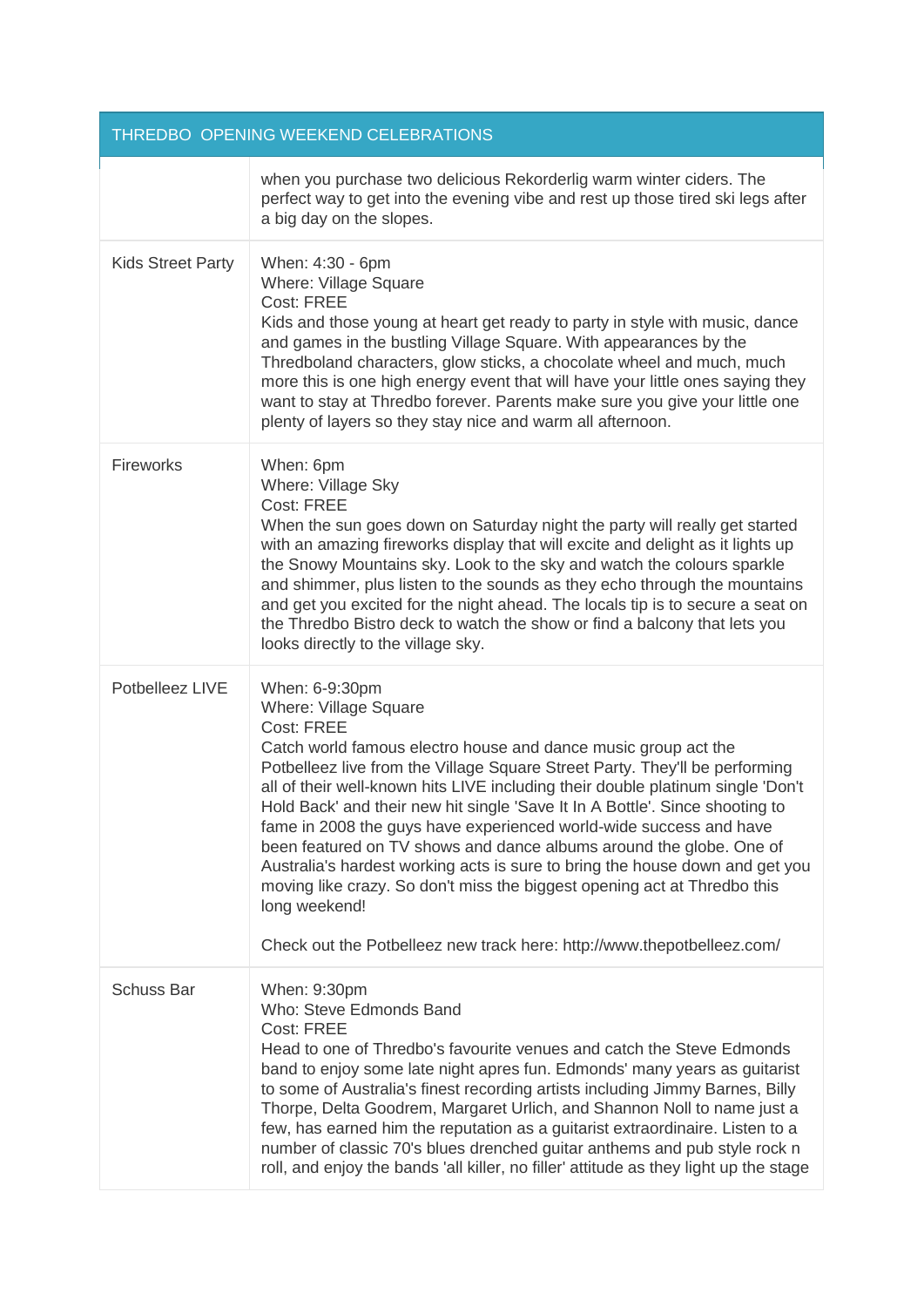| THREDBO OPENING WEEKEND CELEBRATIONS      |                                                                                                                                                                                                                                                                                                                                                                                                                                                                                                                                                                                                                                                                                                                                               |  |
|-------------------------------------------|-----------------------------------------------------------------------------------------------------------------------------------------------------------------------------------------------------------------------------------------------------------------------------------------------------------------------------------------------------------------------------------------------------------------------------------------------------------------------------------------------------------------------------------------------------------------------------------------------------------------------------------------------------------------------------------------------------------------------------------------------|--|
|                                           | and get the room 'rockin'.                                                                                                                                                                                                                                                                                                                                                                                                                                                                                                                                                                                                                                                                                                                    |  |
| <b>Kellar Bar</b>                         | When: 10pm-2am<br>Who: DJ Abel el' Toro<br>Cost: FREE<br>Head back to Thredbo's favourite one stop party club for a high energy night<br>filled with drinks, dancing and the best of times. Dance to one of Sydney's<br>best known DJs Abel el' Toro who will be spinning everyone's favourite<br>dance tracks mixed in with some hip hop, rock and pop. The DJ who has<br>toured the world and spent time on the decks in Ibiza certainly has an<br>extensive music collection from then to now. Sip on the deliciousness of<br>your favourite Keller Bar drink and win yourself some Wild Turkey<br>merchandise plus take advantage of our special opening weekend promos.<br>Nothing spells late night fun than a night at the Keller Bar. |  |
| Date                                      | Sunday 9th June                                                                                                                                                                                                                                                                                                                                                                                                                                                                                                                                                                                                                                                                                                                               |  |
| <b>Street</b><br>Entertainers             | When: 10am-2pm<br><b>Where: Village Square</b><br>Cost: FREE                                                                                                                                                                                                                                                                                                                                                                                                                                                                                                                                                                                                                                                                                  |  |
| <b>Friday Flat</b>                        | When: 10am-3pm<br>Who: Thredbo's Resident DJ<br>Cost: FREE<br>Thredbo's resident DJ gets the party started slopeside on Friday Flat with an<br>eclectic mix of smooth old school and new beats that will have you cruising<br>down the slopes. Enjoy a hot chocolate or gleuwine from Friday's<br>Restaurant and tantalise the tastebuds with some hearty snow cuisine that<br>will give you the energy to cruise through your Sunday.                                                                                                                                                                                                                                                                                                        |  |
| Snowman<br><b>Building</b><br>Competition | When: 12-1pm<br>Cost: FREE<br>Who will be crowned Thredbo's best snowman builder? Take part with the<br>kids or watch them go head to head as they create their very own Frosty<br>The Snowman masterpieces. There is a stack of great prizes and bragging<br>rights up for grabs so bring the whole family along to what will be an<br>afternoon of fun and creative flair. Carrots are included by entrants are<br>encourages to bring accessories to add even more creative ingenuity.                                                                                                                                                                                                                                                     |  |
| Long Lunch                                | When: 12-4pm<br>Where: Village Square<br>Book: Thredbo.com.au<br>Cost: \$50<br>The ever popular long lunch is back this opening weekend and it's going to<br>be bigger and better than ever before. The Village Square will come to life<br>with a huge outdoor setting with an amazing 3 course menu provided by<br>Thredbo's fantastic Cool Catering group. This lunch will also give you an<br>exclusive front row seat to the hottest fashion show happening in the<br>Snowy's featuring all of the latest trends for on the slopes as well as the                                                                                                                                                                                        |  |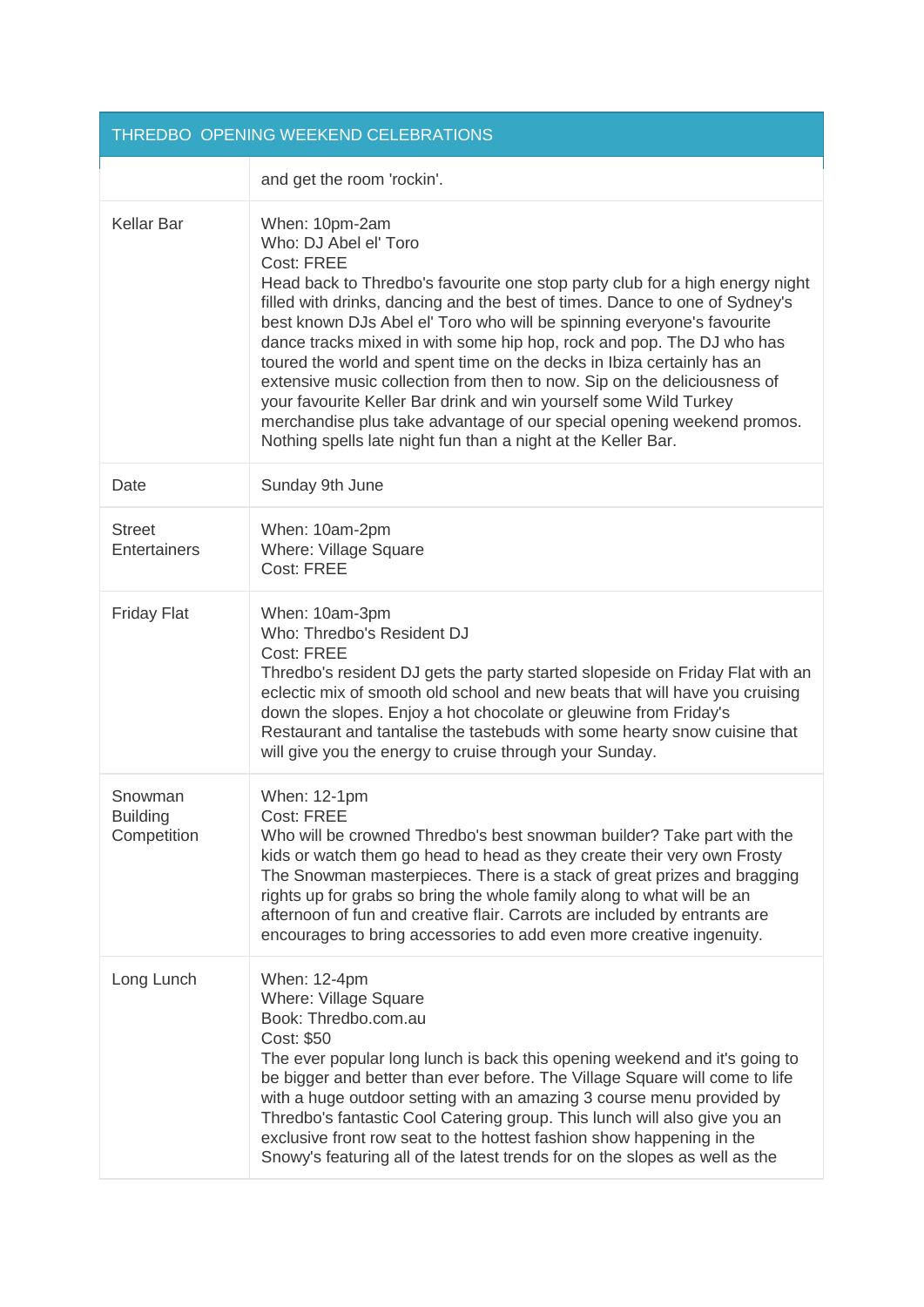| THREDBO OPENING WEEKEND CELEBRATIONS                       |                                                                                                                                                                                                                                                                                                                                                                                                                                                                                                                                                                                                                                                                  |  |
|------------------------------------------------------------|------------------------------------------------------------------------------------------------------------------------------------------------------------------------------------------------------------------------------------------------------------------------------------------------------------------------------------------------------------------------------------------------------------------------------------------------------------------------------------------------------------------------------------------------------------------------------------------------------------------------------------------------------------------|--|
|                                                            | latest apres wear. Tickets are \$50 and there are only 150 seats available so<br>bookings are essential. Make sure you rug and in true apres style don't the<br>furs or your favourite winter jacket to stay warm all afternoon.                                                                                                                                                                                                                                                                                                                                                                                                                                 |  |
|                                                            | *Please note this is a BYO event                                                                                                                                                                                                                                                                                                                                                                                                                                                                                                                                                                                                                                 |  |
| Blessing of the<br>Snow                                    | When: 2pm                                                                                                                                                                                                                                                                                                                                                                                                                                                                                                                                                                                                                                                        |  |
| <b>Fashion Parade</b>                                      | When: 2:30pm<br><b>Where: Village Square</b><br>Grab a front row seat and watch models heat up the catwalk for Thredbo's<br>annual fashion show. View the hottest items from leading ski and<br>snowboard brands for this season and see what's on trend in the world of<br>apres fashion. This high energy parade is sure to raise the temperature and<br>will have you making a wish list and planning what stores you'll be visiting<br>whilst on the mountain.                                                                                                                                                                                               |  |
| Thredbo Alpine<br><b>Hotel Rekorderlig</b><br>Poolside Bar | When: 2-6pm<br>Where: Thredbo Alpine Hotel Pool<br><b>Cost: FREE</b><br>Head back poolside and check out Australia's first ever Rekorderlig apres<br>bar with Spanish born DJ Abel el' Toro onsite spinning all your favourite<br>tracks. Pack your boardies and togs and jump into the perfectly heated pool<br>with towels available to use whilst at the venue. The bar will be flowing with<br>Rekorderlig and you can also score yourself a free pair of board shorts<br>when you purchase two delicious Rekorderlig warm winter ciders. The<br>perfect way to get into the evening vibe and rest up those tired ski legs after<br>a big day on the slopes. |  |
| <b>Kids Disco</b>                                          | When: 4-5pm<br>Where: Keller Bar<br><b>Cost: FREE</b><br>It's all about fun, fun, fun at the kids disco. Watch as your little ones dance<br>and sing to the high energy performance by our vibrant entertainer. There<br>will be a visit from the Thredboland characters, balloons, hot winter party<br>food and plenty of fun and games. This activity was a standout for all of the<br>kids who were lucky enough to attend last year with many taking home their<br>new found dance moves along with a head full of fantastic memories.                                                                                                                       |  |
| Cocktail<br>Competition                                    | When: 6-8pm<br>Where: Lounge Bar<br>Cost: FREE<br>If the taste of Thredbo's finest cocktails are what you're craving watch some<br>of the best cocktail makers from around the resort battle it out for mixology<br>supremacy in the Belvedere Cocktail Competition. Watch them shake and<br>make the finest of ales that will tantalise and mesmerise the tastebuds.<br>Learn the tricks of the trade and learn what it takes to make the ultimate<br>apres beverage of choice.                                                                                                                                                                                 |  |